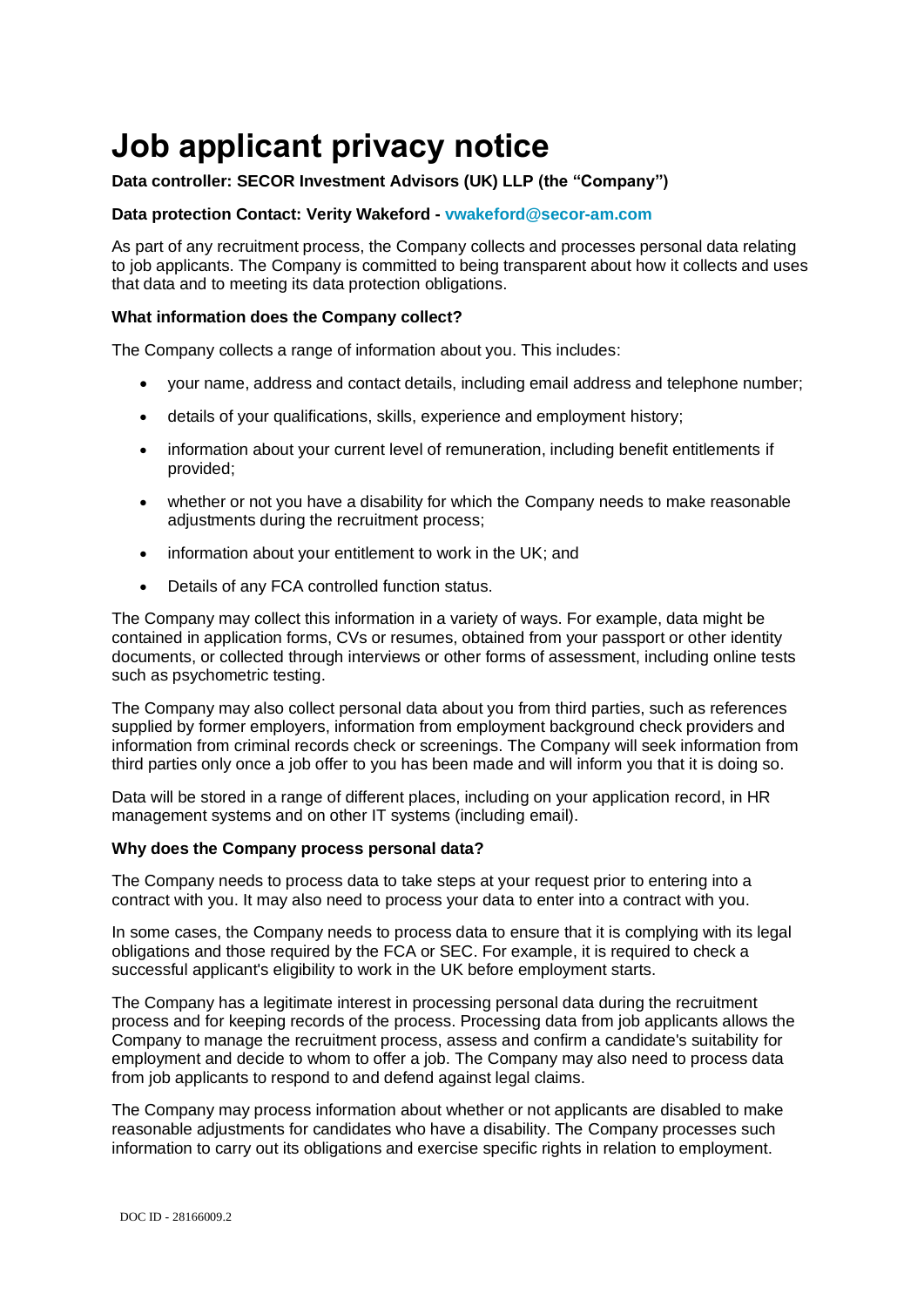For some roles, the Company is obliged to seek information about criminal convictions and offences. Where the Company seeks this information, it does so because it is necessary for it to carry out its obligations and exercise specific rights in relation to employment.

If your application is unsuccessful, the Company may keep your personal data on file in case there are future employment opportunities for which you may be suited. The Company will ask for your consent before it keeps your data for this purpose and you are free to withdraw your consent at any time.

#### **Who has access to data?**

Your information may be shared internally for the purposes of the recruitment exercise which may include managers in the business area with a vacancy and IT staff if access to the data is necessary for the performance of their roles,

The Company will also share your data with our third party outsourced HR provider if they are involved in the recruitment process. However, the Company will not share your data with other third parties, unless your application for employment is successful and it makes you an offer of employment. The Company will then share your data with former employers to obtain references for you, employment background check providers to obtain necessary background checks and the Disclosure and Barring Service to obtain necessary criminal records checks.

Your data may be transferred outside the European Economic Area (EEA) to other SECOR Group entities in the US if deemed necessary to the recruitment process.

#### **How does the Company protect data?**

The Company takes the security of your data seriously. It has internal policies and controls in place to ensure that your data is not lost, accidentally destroyed, misused or disclosed, and is not accessed except by our employees in the proper performance of their duties. The Company employs a number of security products to protect the firm's critical infrastructure and sensitive data. The Company also performs an independent third-party IT risk assessment annually and also uses secure cloud services for data security and transmission.

#### **For how long does the Company keep data?**

We will only retain your personal information for as long as necessary to fulfil the purposes we collected it for, including for the purposes of satisfying any legal, accounting, or reporting requirements. To determine the appropriate retention period for personal data, we consider the amount, nature, and sensitivity of the personal data, the potential risk of harm from unauthorised use or disclosure of your personal data, the purposes for which we process your personal data and whether we can achieve those purposes through other means, and the applicable legal requirements.

If your application for employment is successful, personal data gathered during the recruitment process will be transferred to your personnel file and retained during your employment. If your application is unsuccessful, we will retain and securely destroy your personal information in accordance with our record retention policy and applicable law.

#### **Your rights**

As a data subject, you have a number of rights. You can:

- access and obtain a copy of your data on request;
- require the Company to change incorrect or incomplete data;
- require the Company to delete or stop processing your data, for example where the data is no longer necessary for the purposes of processing; and